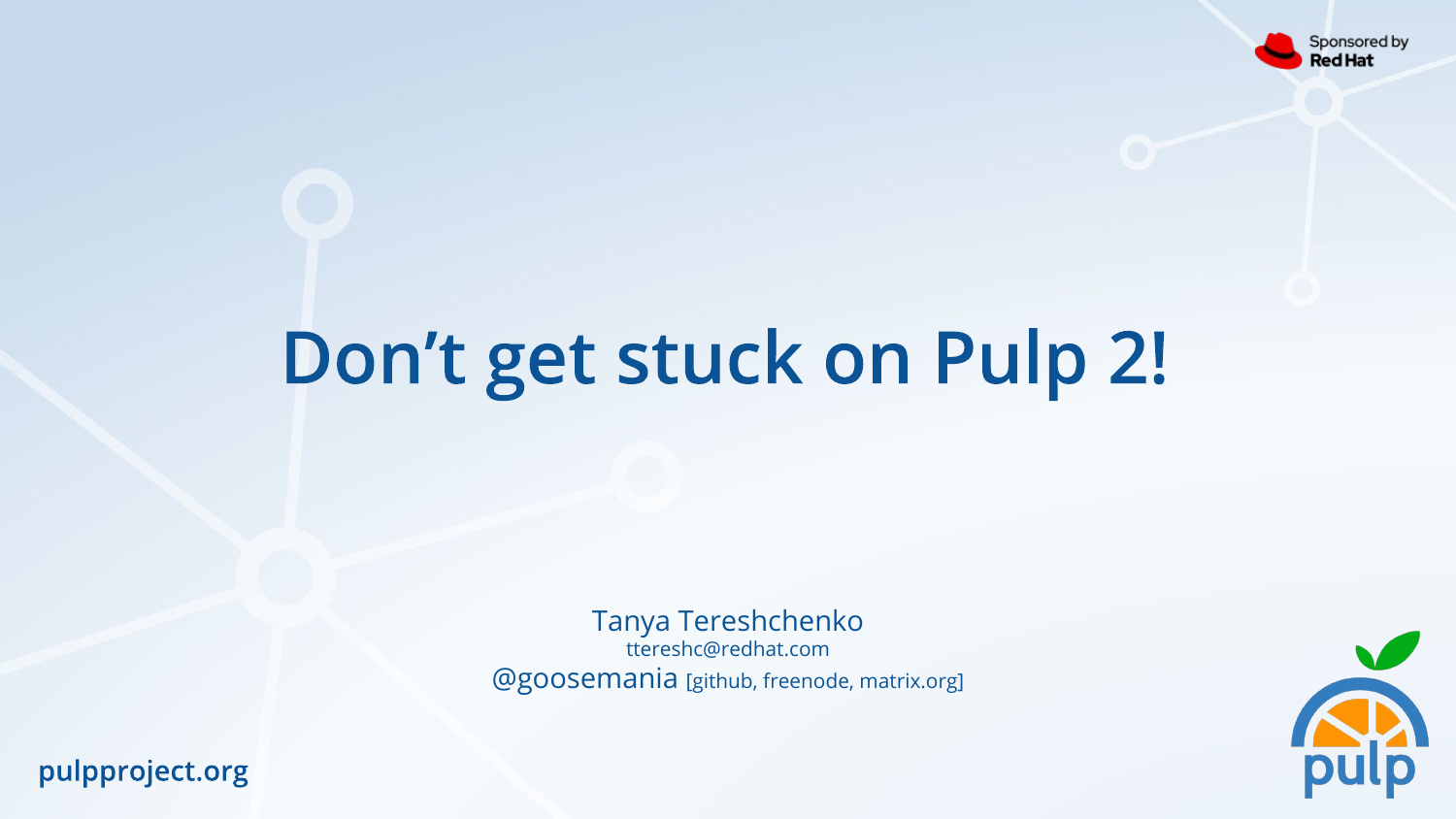ponsored by ed Hat

# Why to migrate to Pulp 3



- Pulp 2 EOL next year
- Newer technology stack
- Simpler architecture
- More content plugins
- Better performance
- Easier to administrate
- Easier to write your own plugin

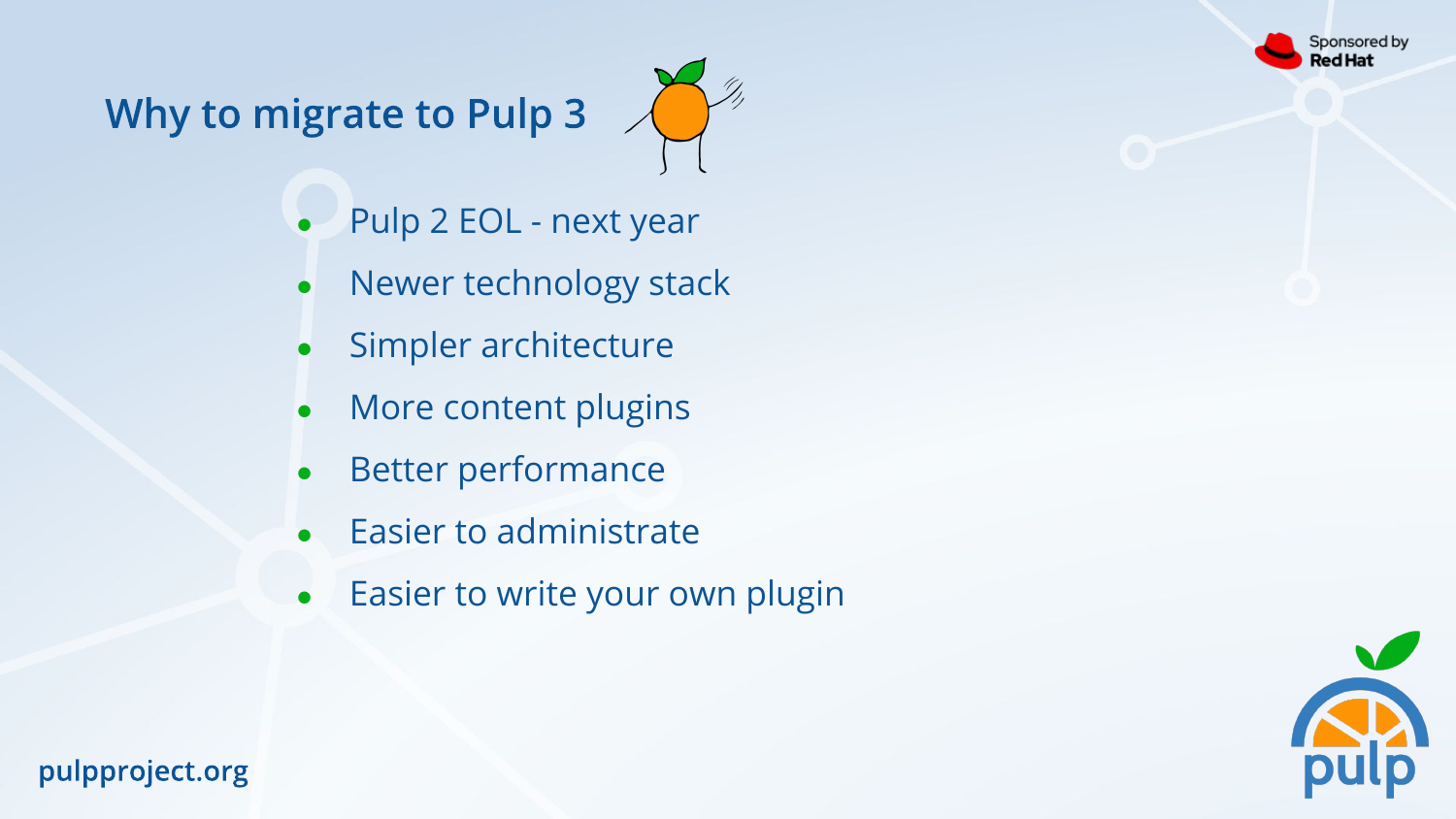

# **How to migrate**

## **Manually**

- Create and configure repositories in Pulp 3
- Sync from Pulp 2 or a remote repo
- Might be fine for small and simple setups
- Automagically



- Install and use Pulp 2to3 Migration plugin
- Good for any setup, especially for a large one

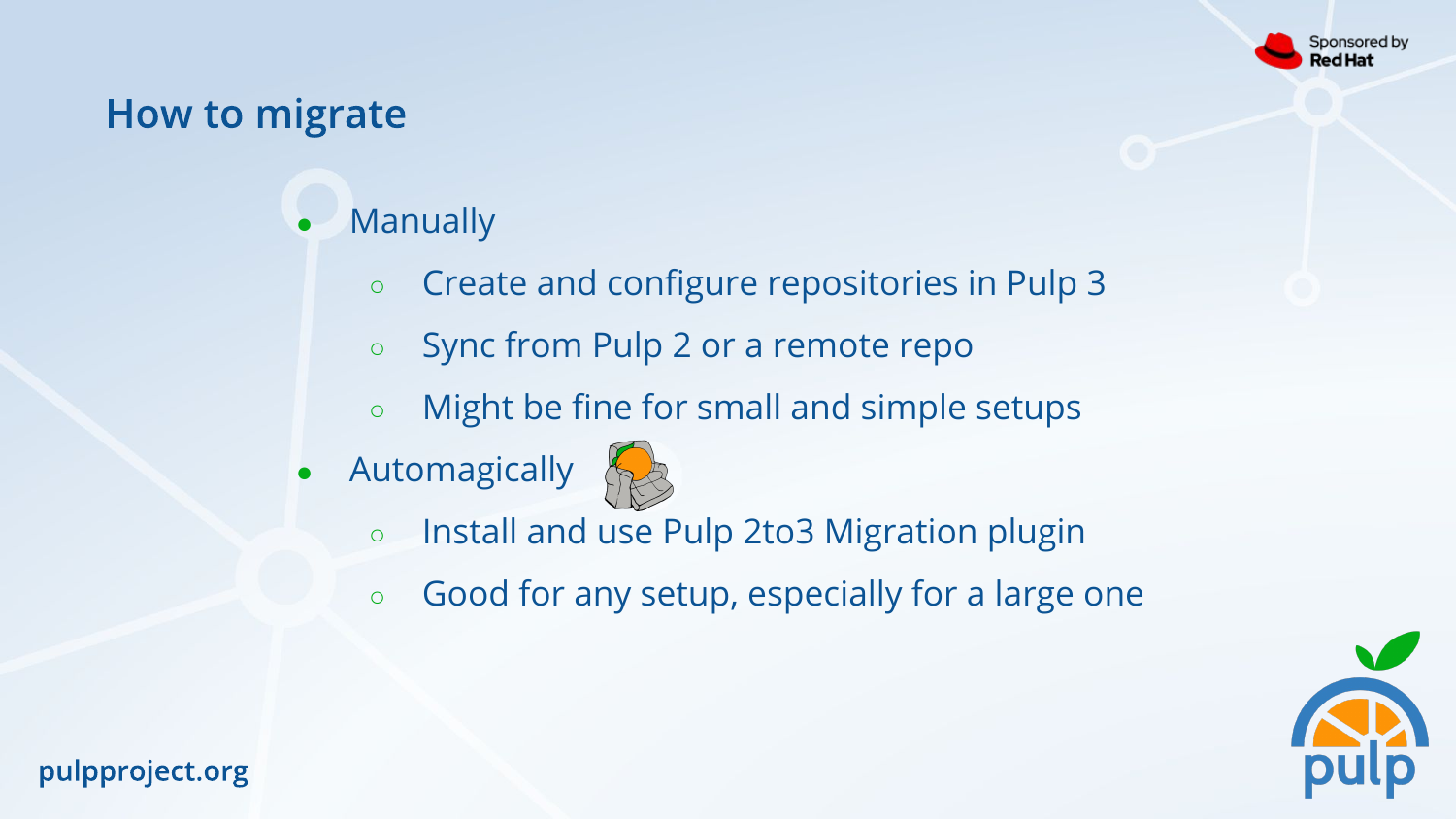

# **Migration plugin**

- pulp-2to3-migration (Pulp 3 plugin)
	- Pulp 3.7+
	- Pulp 2.21.5
- Supported content plugins
	- $\circ$  Pulp 2 ISO  $\Rightarrow$  Pulp 3 File
	- $\circ$  Pulp 2 Docker  $\Rightarrow$  Pulp 3 Container
	- $\circ$  Pulp 2 RPM  $\Rightarrow$  Pulp 3 RPM
	- $\circ$  Pulp 2 Deb  $\Rightarrow$  Pulp 3 Deb (tech preview)

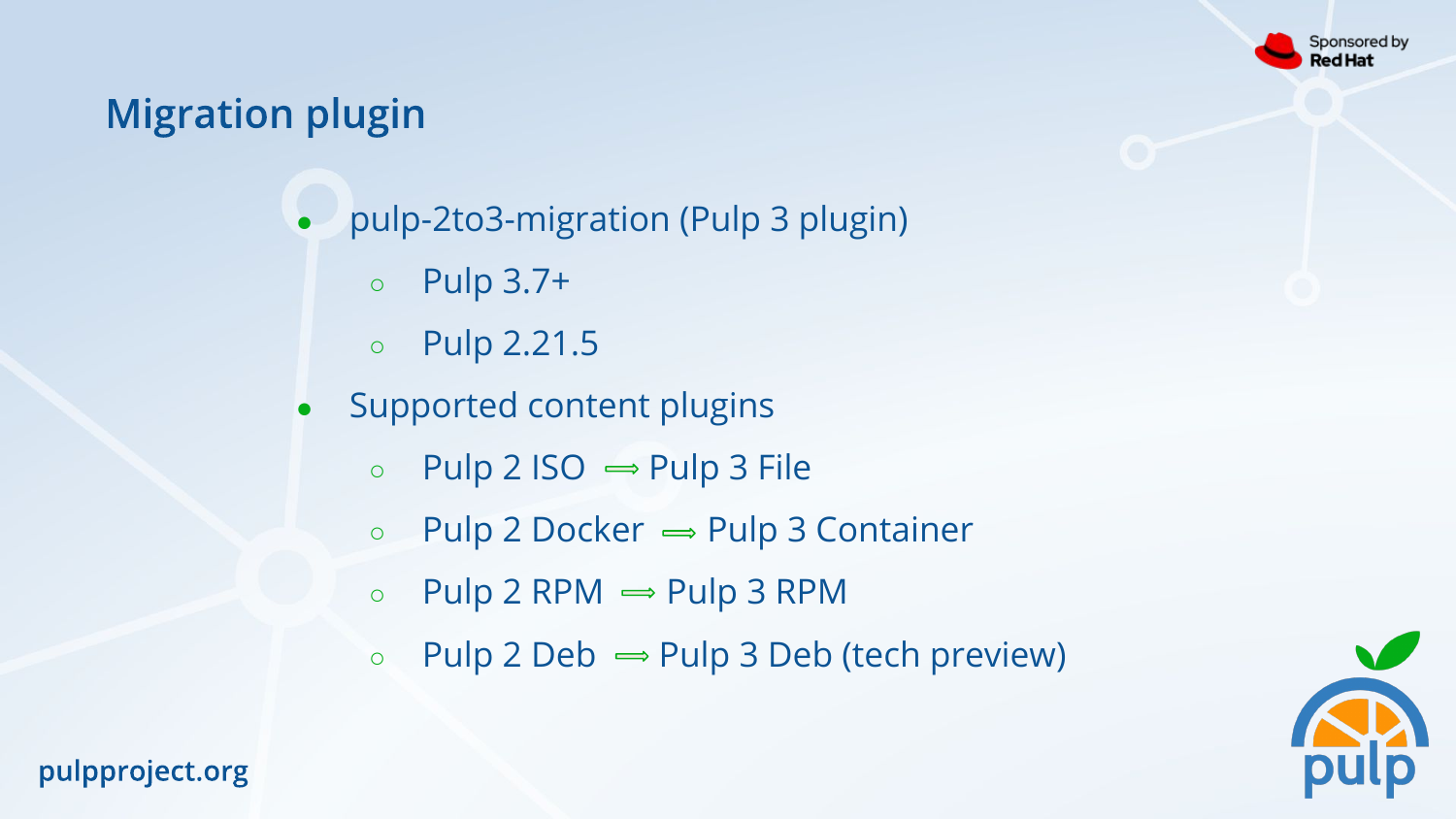

# **Prerequisites**

- Pulp 3 (can be on the same machine as Pulp 2)
- Pulp 3 content plugin(s) of interest
	- Installed but not used
- Access to the Pulp 2 database
- Access to /var/lib/pulp

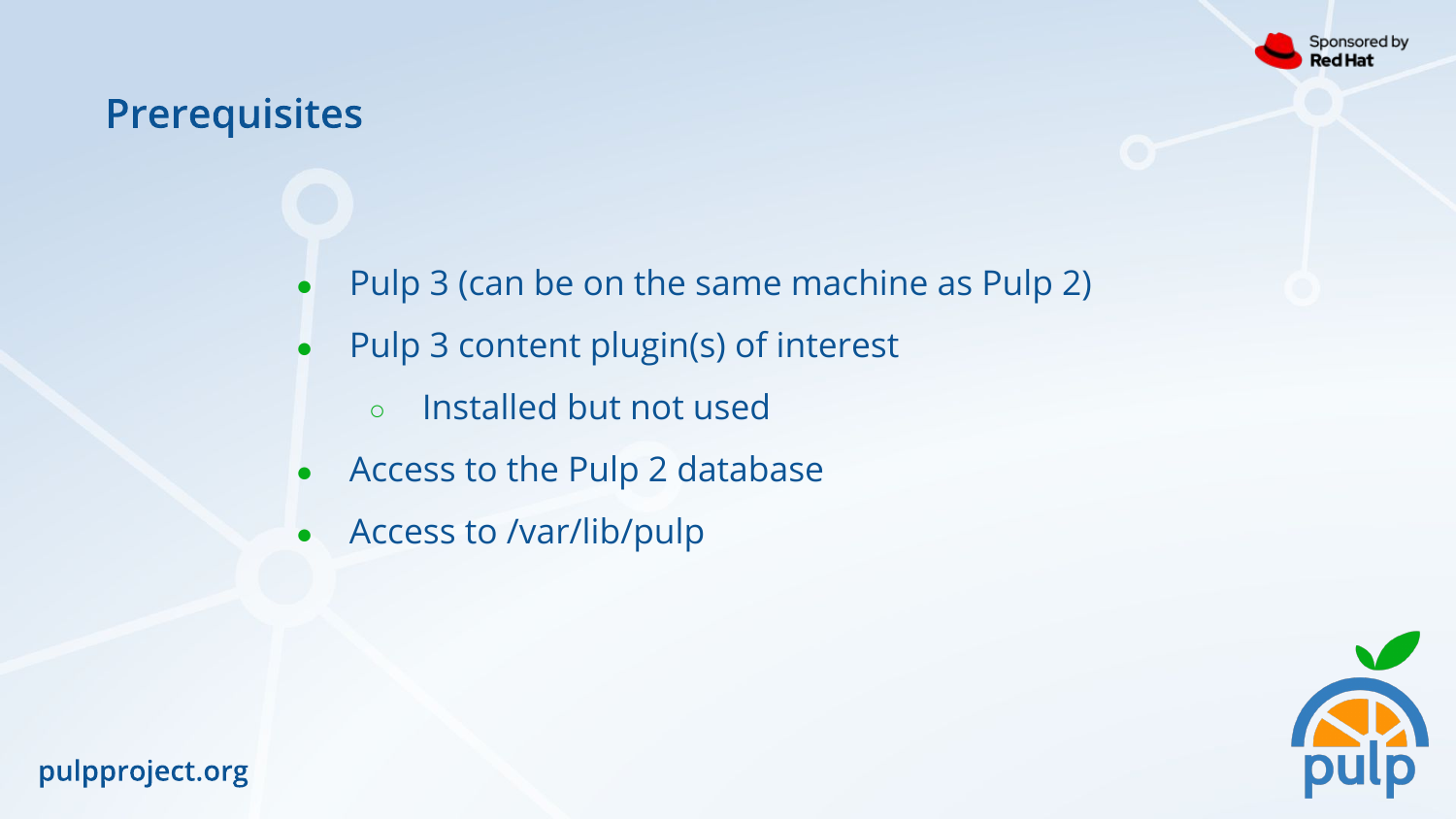

# **Migration plan**

- Migrate one or more plugins at a time
- Simple plan
	- Migrate everything for a plugin X
- Complex plan
	- More flexibility
	- Migrate a subset of repositories for a plugin X
	- Migrate repositories into multiple repository versions

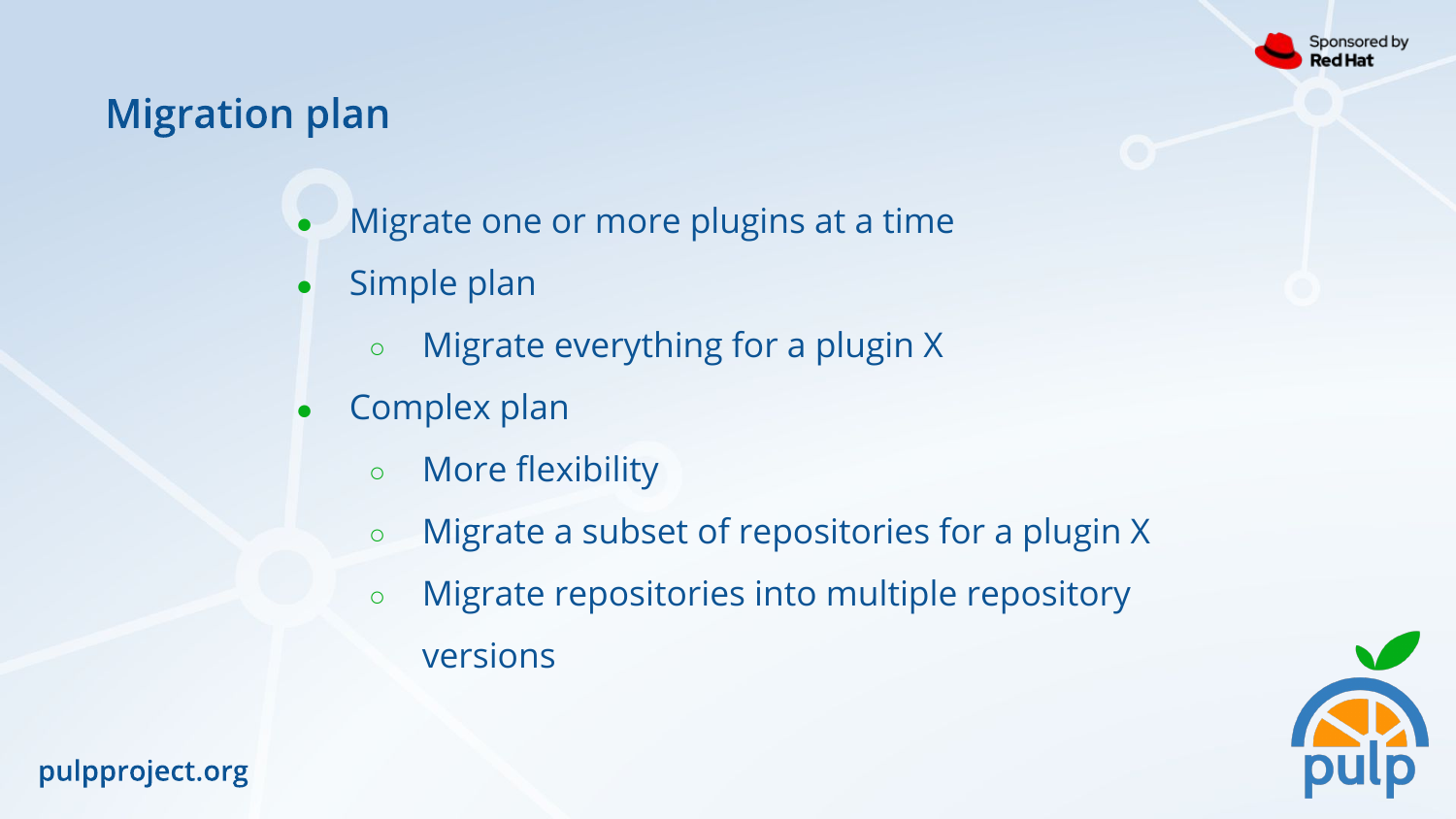

# Demo

 $\sqrt{}$ pulp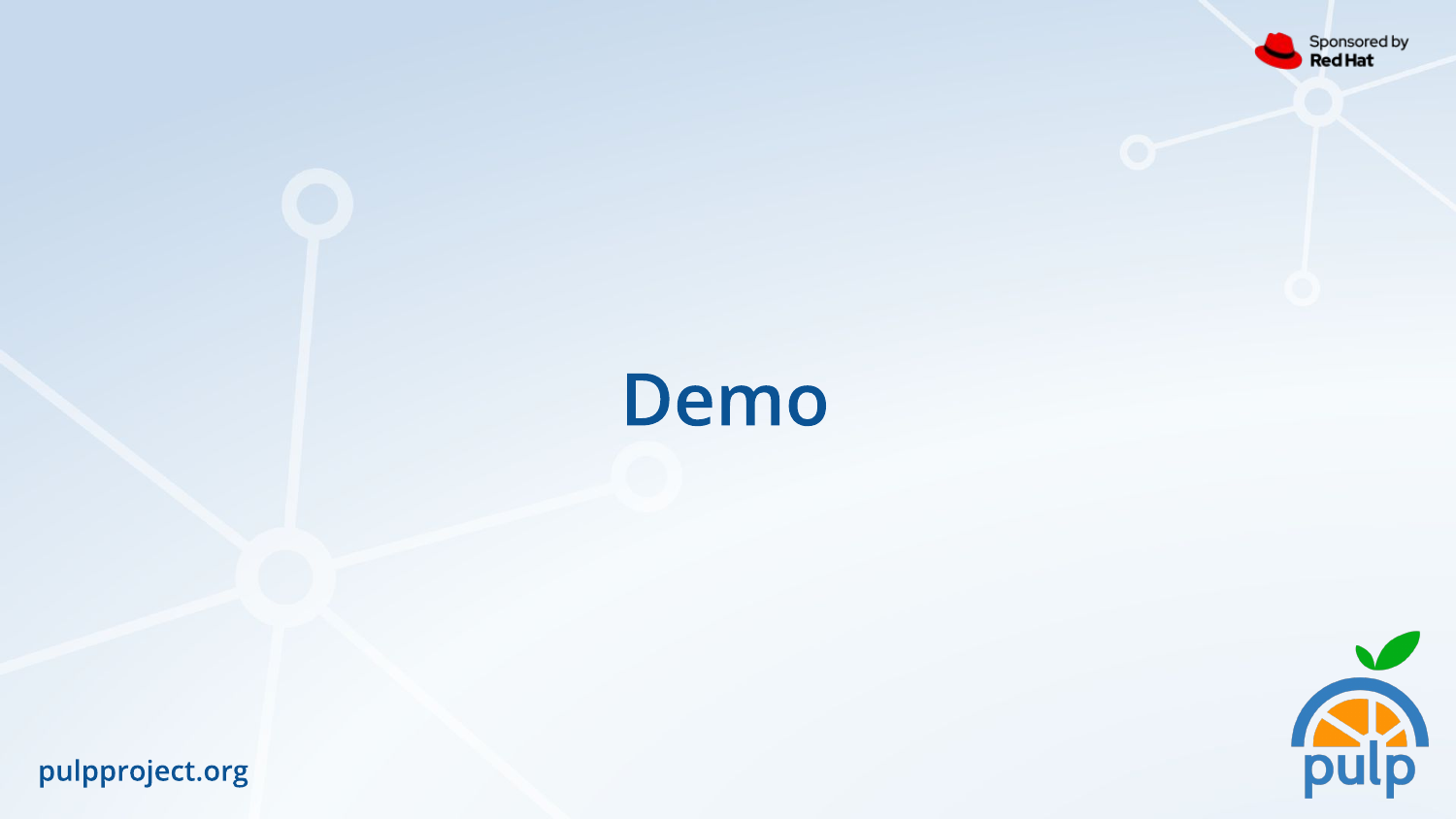

# Migration process **to the top**



- **Pre-migration**
- **Migration**
- Hard links when possible
- Repository creation in parallel, scale with  $#$  of workers
- Re-run as many times as needed with Pulp 2 on
- Last run with Pulp 2 off, before switching to Pulp 3

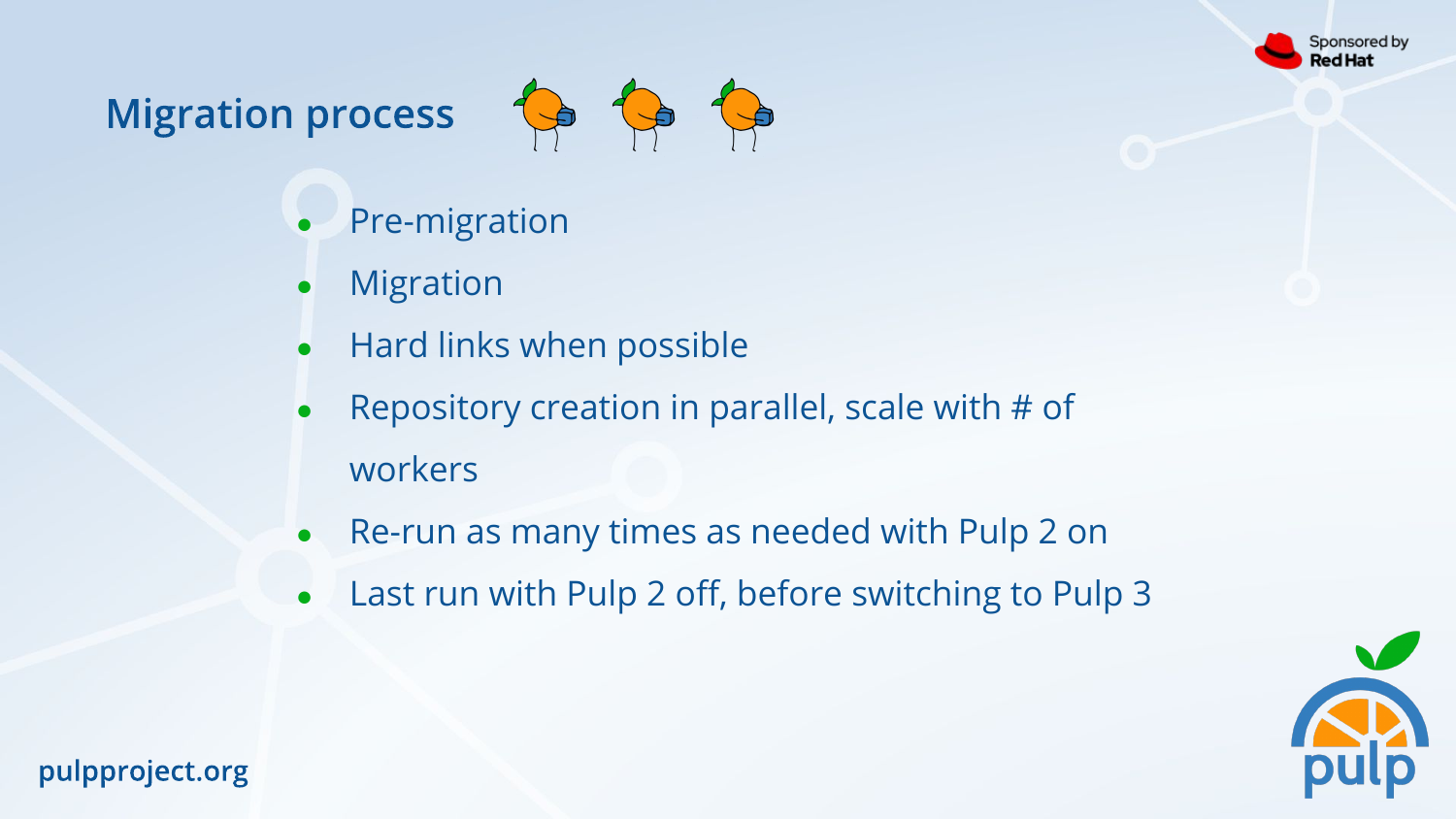

# **Auxiliary features**

- Mapping for Pulp 2 and Pulp 3 resources
- Mapping for Pulp 2 and Pulp 3 content
	- Useful for troubleshooting
- Validation of a Migration Plan
- Reset Pulp 3 data per content plugin
- Skipping corrupted Pulp 2 content
- [planned] Migration plugin removal and its data

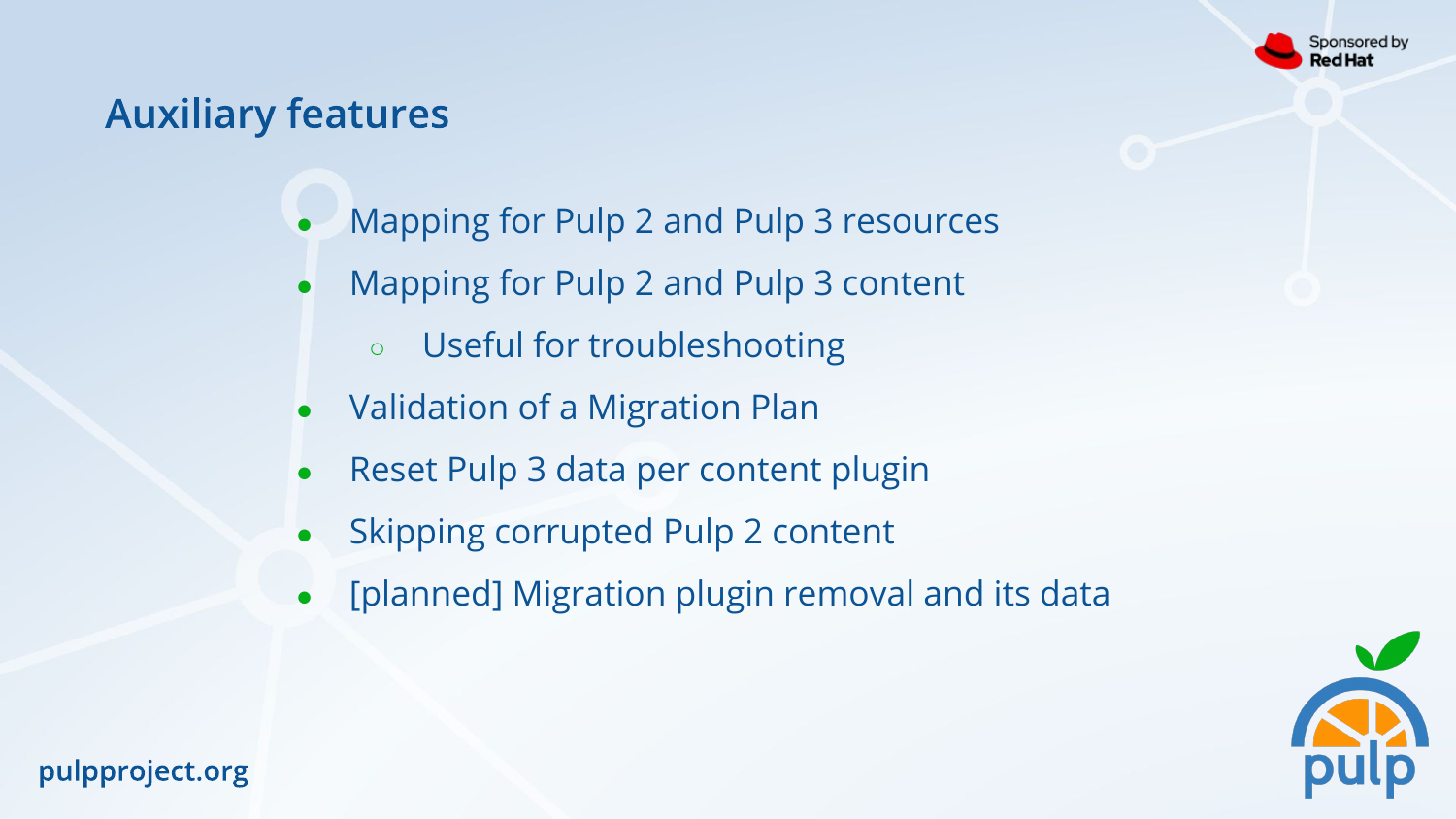

## **Storage**

- Hard link support no extra storage for content
- Extra storage for the migrated repository metadata
	- 2x the size of /var/lib/pulp/published
	- $\circ$  RHEL7 ~ 100MB
	- Medium size installation (1000 repos, mostly RPM repos) - 9.5 GB

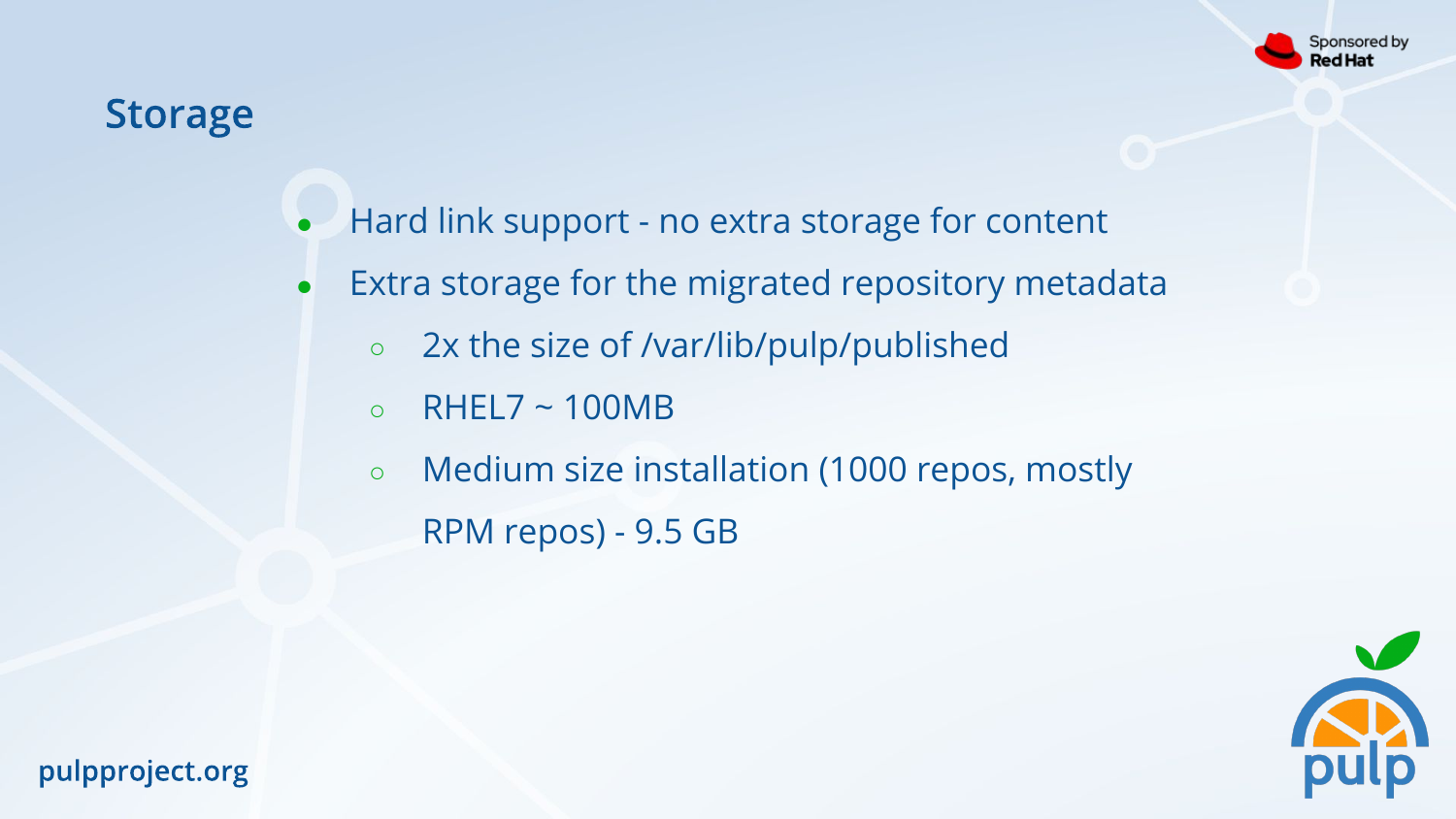#### iponsored by ed Hat

## **Database**

- 70-80% the size of Pulp 2 MongoDB
	- with migration data
- 20-30% the size of Pulp 2 MongoDB
	- without migration data
	- after switching to Pulp 3 and removing pulp-2to3-migration plugin data

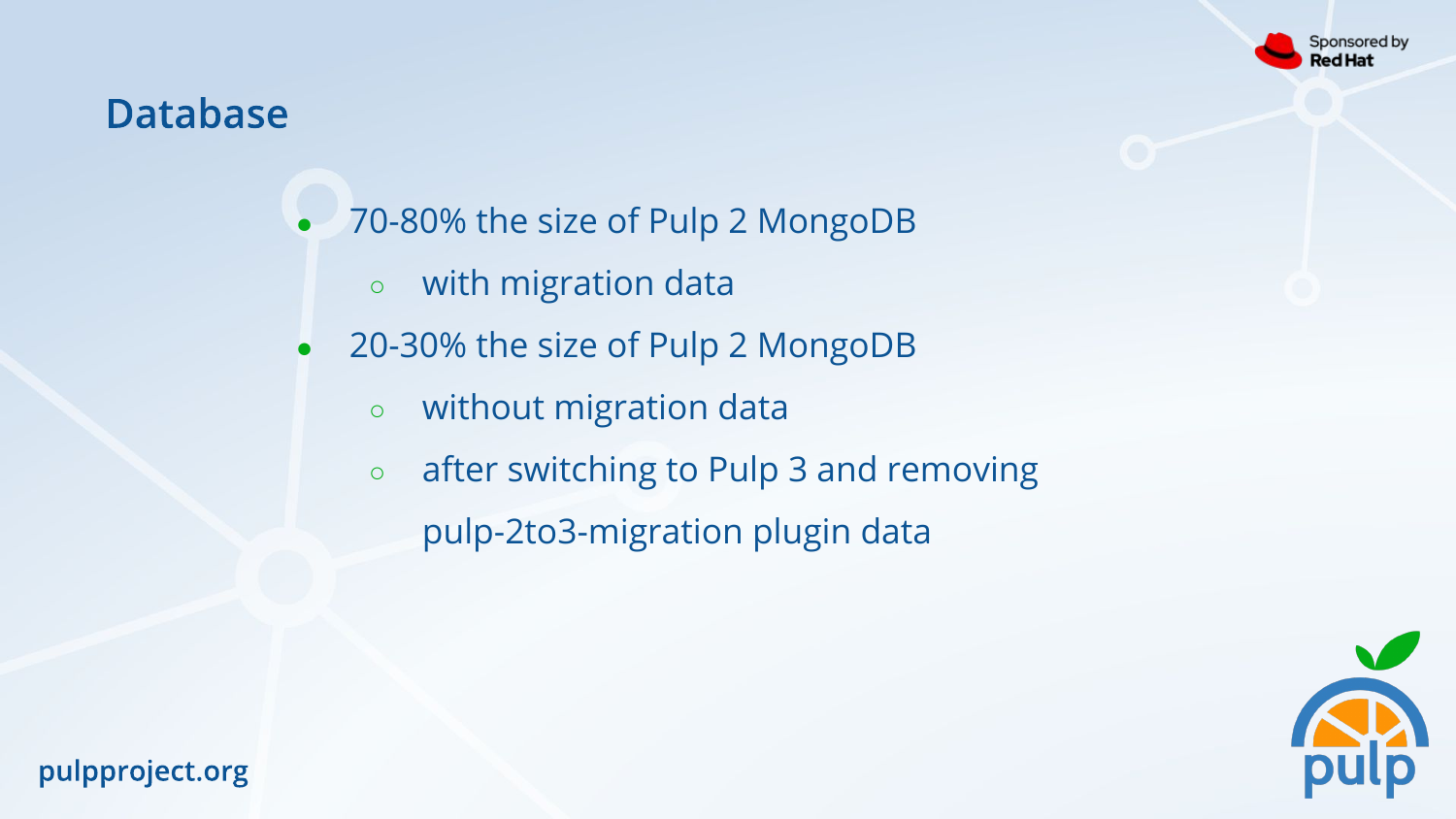

# **Not migrated**

- **Global settings**
- **RBAC**
- Protection configuration for repositories
- Config options which are not in Pulp 3
- Pulp 2 only features
	- e.g. consumer management

Let us know if you lack anything in the Migration plugin.